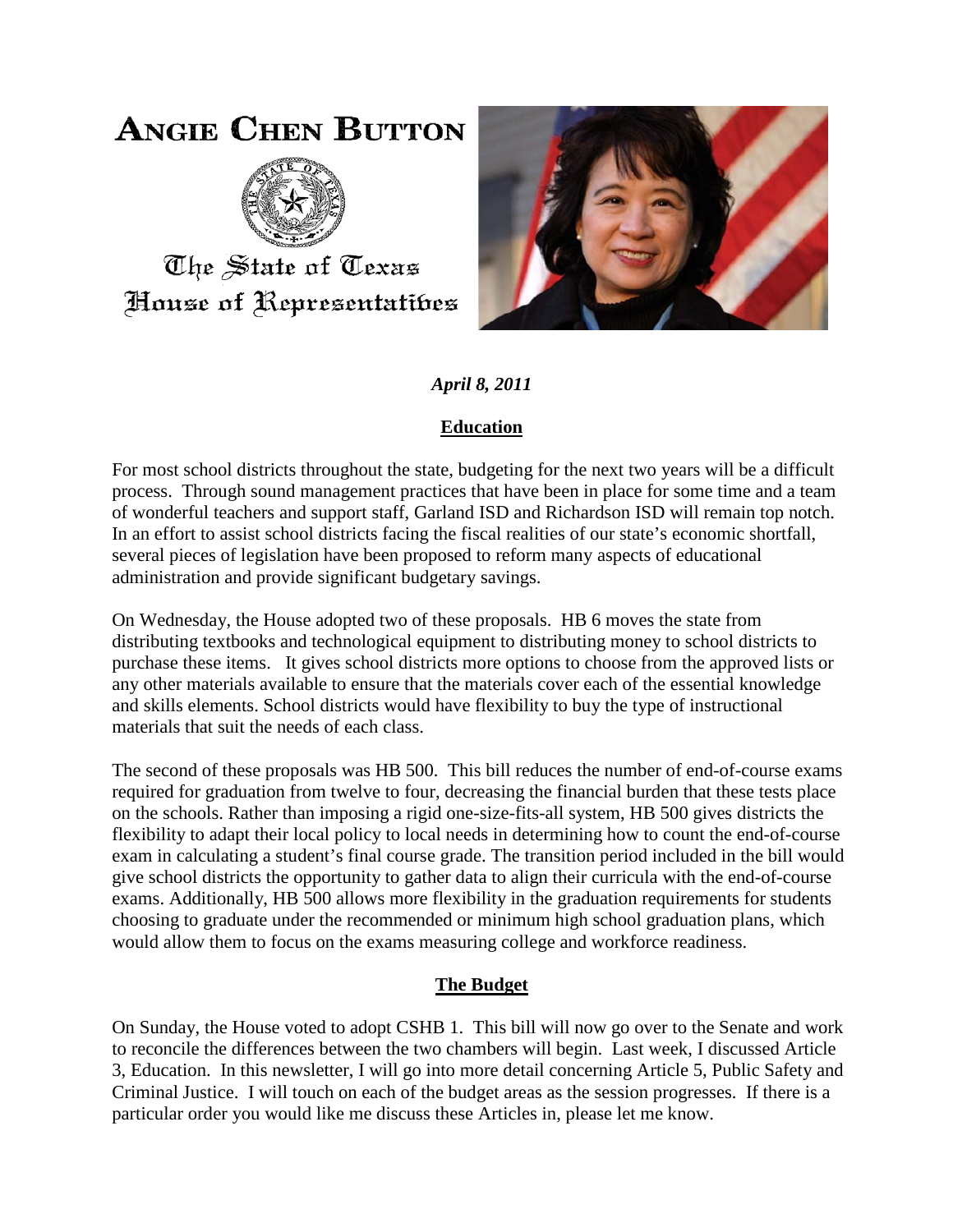In the version of the budget adopted by the House, Public Safety and Criminal Justice make up 9.6% of the overall budget. They made up 10.0% of the 2010-2011 budget. The actual reduction in dollars is \$678.4 million. These reductions were spread across the board with the exception of funding for Border Security.

Although cuts are necessary, we simply cannot decrease efforts to protect the citizens of this great state from violence taking place across the border and seeping into Texas. I worked hard to maintain the level of funding appropriated to Border Security from the last biennium and this budget does not reduce spending for Border Security because serious threats remain.

With the state's previous investments, troopers now have the necessary equipment, vehicles, and resources to combat border-related crime. Funds will go to DPS and other entities to provide resources to prosecutors such as equipment, training, and support for patrol operations and overtime, to expand gang enforcement patrols, multidistrict gang investigations, and gang prevention efforts.

Although funding for Border Security remained the same, cuts did take place in other areas. The significant changes in the budget compared to the previous biennium are highlighted below.

- \$25.2 million decrease in general revenue funds from fiscal 2010-11 due to closing a prison (potential revenue gain estimated at \$33.5 million from sale of prison unit and its property)
- \$50.9 million decrease in general revenue funds from fiscal 2010-11 funding levels for private beds in prisons, state jails, and residential pre-parole facilities
- Reduction in funding for the Windham School District, which provides educational programs for adult offenders in the Texas Department of Criminal Justice by \$12.8 million
- Decreases funding for prison health care by \$222.7 million
- \$72.3 million decrease for Texas Youth Commission from the previous biennium for residential services, primarily due to proposed reduction in capacity

## **Friendly Faces from Home**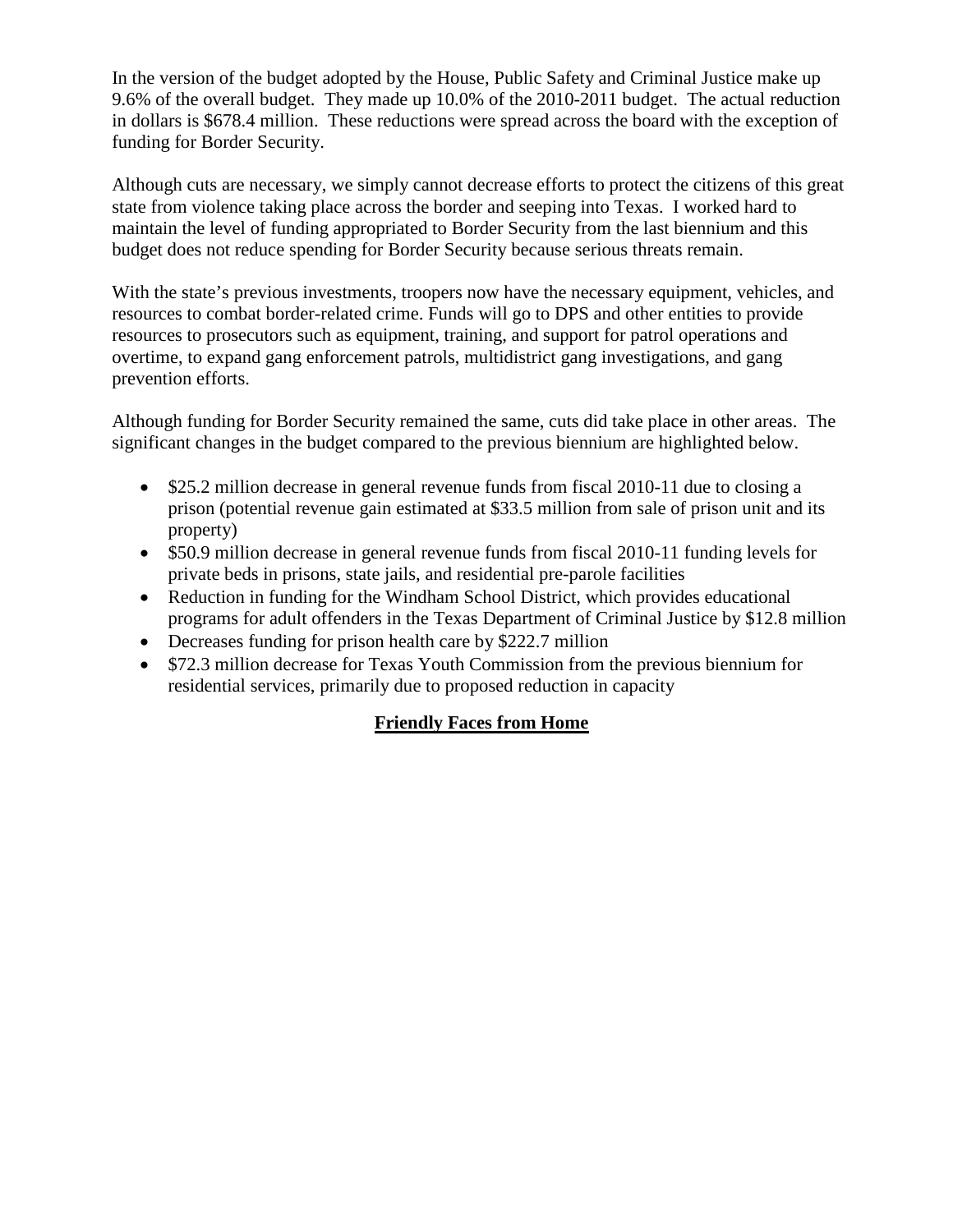

**Several firefighters from across Texas stopped by the Capitol this week. Here I am with some of Garland's Bravest including Glen Johnson, David Riggs and Eric Brown.**



**I also had the pleasure to speak with Greg Zachary, a real estate appraiser from Richardson, regarding issues affecting his profession.**